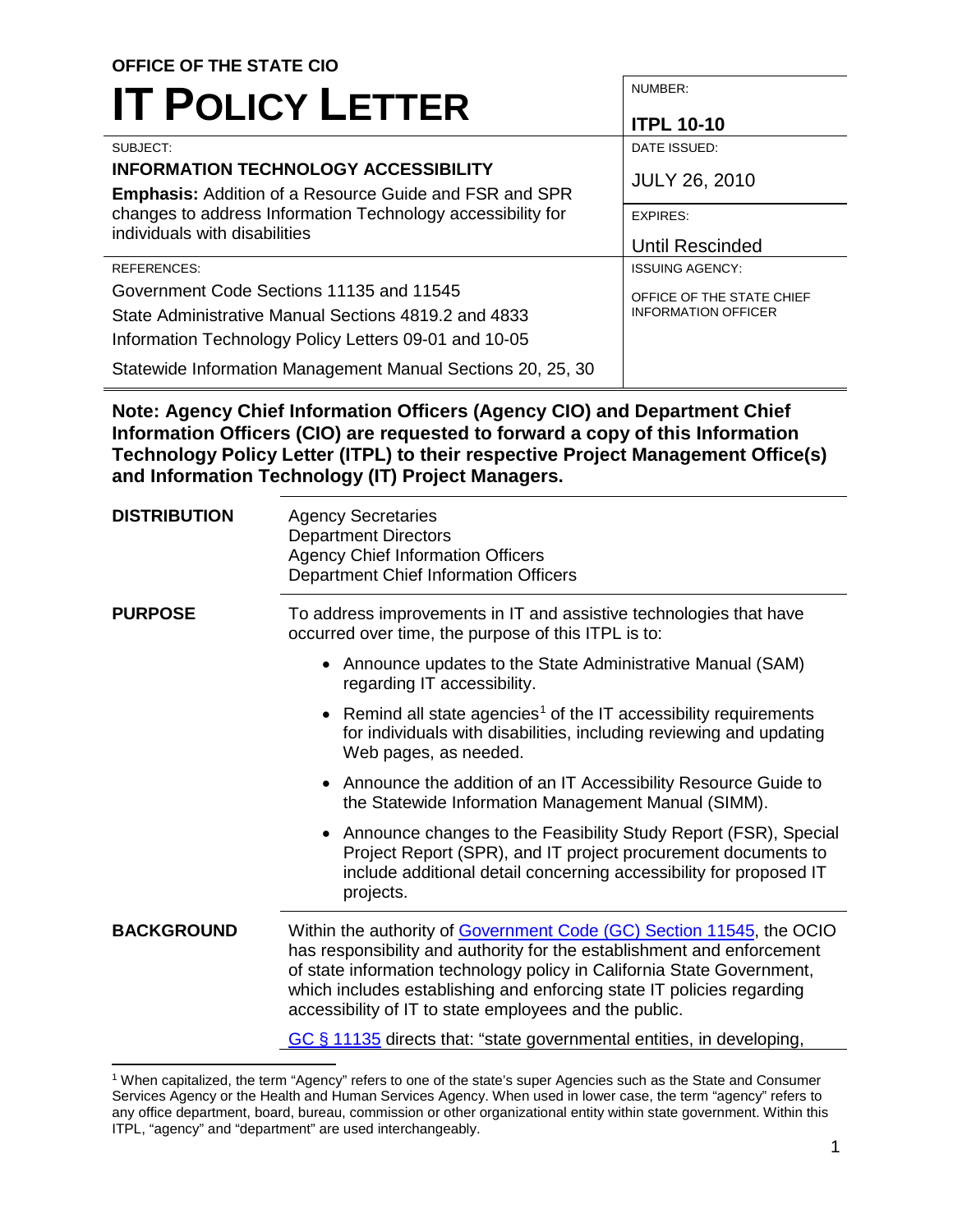either indirectly or through the use of state funds by other entities, shall [794d\)](https://www.section508.gov/index.php), and regulations implementing that act as set forth in [Part 1194 of](https://www.section508.gov/index.php) [Title 36 of the Code of Federal Regulations](https://www.section508.gov/index.php)." The State Administrative Manual (SAM) Section 4833 is the IT policy in support of the federal and procuring, maintaining, or using electronic or information technology, comply with the accessibility requirements of Section 508 of the Rehabilitation Act of 1973 (Section 508), as amended ([29 U.S.C. Sec](https://www.section508.gov/index.php). state laws and regulations on accessibility in state government IT.

 In requiring compliance with Section 508, GC § 11135 mandates that Electronic and Information Technology<sup>2</sup> (EIT) be accessible to individuals with disabilities. In addition, GC § 11135 applies the same to federal agencies or employees. Section 508 states, in part: requirements to state agencies and employees that Section 508 applies

 *"Section 508 requires that when Federal agencies develop, procure, maintain, or use electronic and information technology, Federal employees with disabilities have access to and use of information and data that is comparable to the access and use by Federal employees who are not individuals with disabilities, unless an undue burden would be imposed on the agency. Section 508 also requires that individuals with disabilities, who are members of the public seeking information or services from a Federal agency, have access to and use of information and data that is comparable to that provided to the public who are not individuals with disabilities, unless an undue burden would be imposed on the agency."* 

 agency public Web sites are accessible to the general public, and that state employees with disabilities. Finally, under existing state law and policy, state agencies and contractors working on their behalf are responsible for ensuring that their their internal agency information technology systems are accessible by

 regarding accessibility to digital content and to IT applications for state employees and the public in accordance Section 4833 of the SAM. All Web delivered content must remain in compliance with the [California](https://webstandards.ca.gov/) Section 4833 is included in this ITPL as Attachment A. **POLICY** Agencies shall ensure compliance with laws, regulations, and policies [Web Accessibility Standards](https://webstandards.ca.gov/). An advance copy of the updates to SAM

> In addition, the agency CIO, or designee, is the lead for the agency's IT accessibility and will perform the following activities:

- 1. Review internal structures to ensure existing Web sites and includes: includes:<br>a. Evaluating and determining accessibility of the agency digital content are accessible by the public and state staff, which
	- Web sites (including Mobile Web elements such as smart identified as not being accessible. phones) by persons with disabilities and compliance with Section 508 requirements; remediating those elements
	- b. Reviewing and updating, as appropriate, procedures on all agency Web site home pages and internal IT systems to clearly describe how to report problems with

 $\ddot{\phantom{a}}$ 

<span id="page-1-0"></span><sup>&</sup>lt;sup>2</sup> For the purposes of this policy, "EIT" is limited to IT that is within the scope of authority of the OCIO.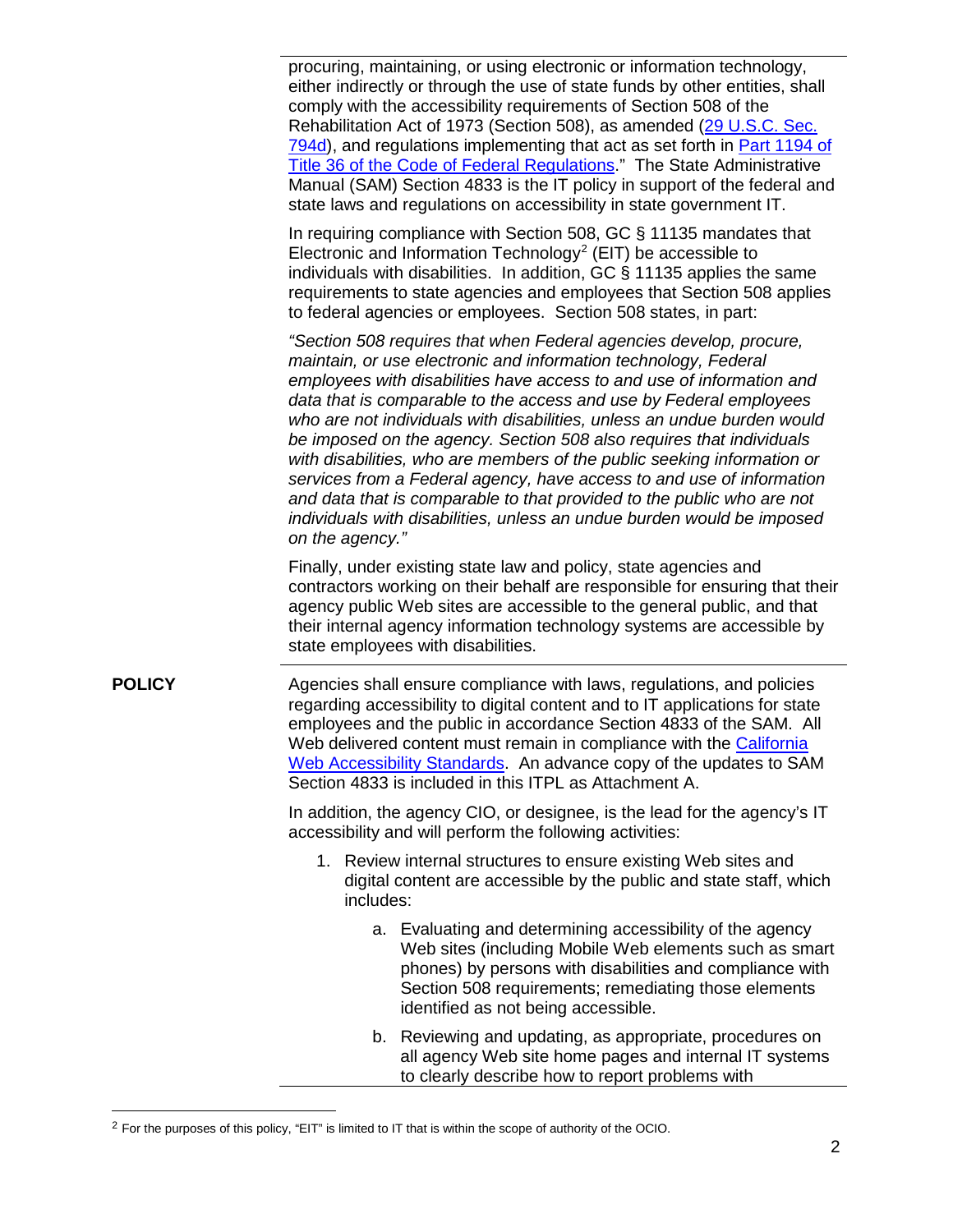technical resource responsible for correcting the problem accessibility utilizing "Contact Us" and/or "Accessibility" links; assigning problem resolution to the appropriate (e.g., Webmaster or Accessibility Group); and/or providing an alternative source for the information sought.

- stages of the project. These divisions can include program areas, resources. 2. Involve all appropriate divisions within the organization to ensure appropriate accessibility elements are incorporated into all IT, procurement, business services, administration, and human
- and IT applications are addressed at the earliest phases of the IT include, but are not limited to: 3. Update guidelines and templates to ensure that requirements and issues regarding accessibility to Web sites, digital content, project development life cycle. Requirements and issues should
	- a. Developing multimedia content with captions or audio narration.
	- b. Including sufficient explanatory material when developing portable file documents (PDFs), graphics, scanned printed pages, and scanned images to allow search/read capability by screen readers.
- 4. Describe in FSRs and SPRs how accessibility requirements in GC § 11135 and Section 508 will be met. Section 20 (FSRs) and Section 30 (SPRs) of the SIMM have been updated to include the following:
	- a. A new section within the FSR/SPR narrative to describe how accessibility requirements will be met.
	- b. Revisions to the Executive Approval Transmittal to include certification or qualified exemption(s) to GC § 11135 and Section 508 by the signatories.
- accessibility in procurements for IT projects, desktops, and Mobile Web. 5. Include, where applicable, requirements for addressing

These changes are effective immediately. The IT Accessibility Resource Guide, which provides information and links to IT accessibility resources to assist with the implementation of these procedures, has been added as Section 25 to the SIMM.

 process for submittal to OCIO, will be accepted. In those instances the FSRs and SPRs that have been completed, and are in the signature OCIO Program Management Office (PMO) Managers and Principals will collect accessibility information separately. However, FSRs and SPRs submitted beginning January 2011 must be in the new format and include the completed certifications.

 must comply with the accessibility standards of Section 508. To address IT systems created or procured by state agencies or their contractors systems in place or projects underway, state agencies should review the accessibility, identify areas to improve, and incorporate plans for addressing the improvements into their Agency Information Management Strategy (AIMS). In addition, as agencies continue to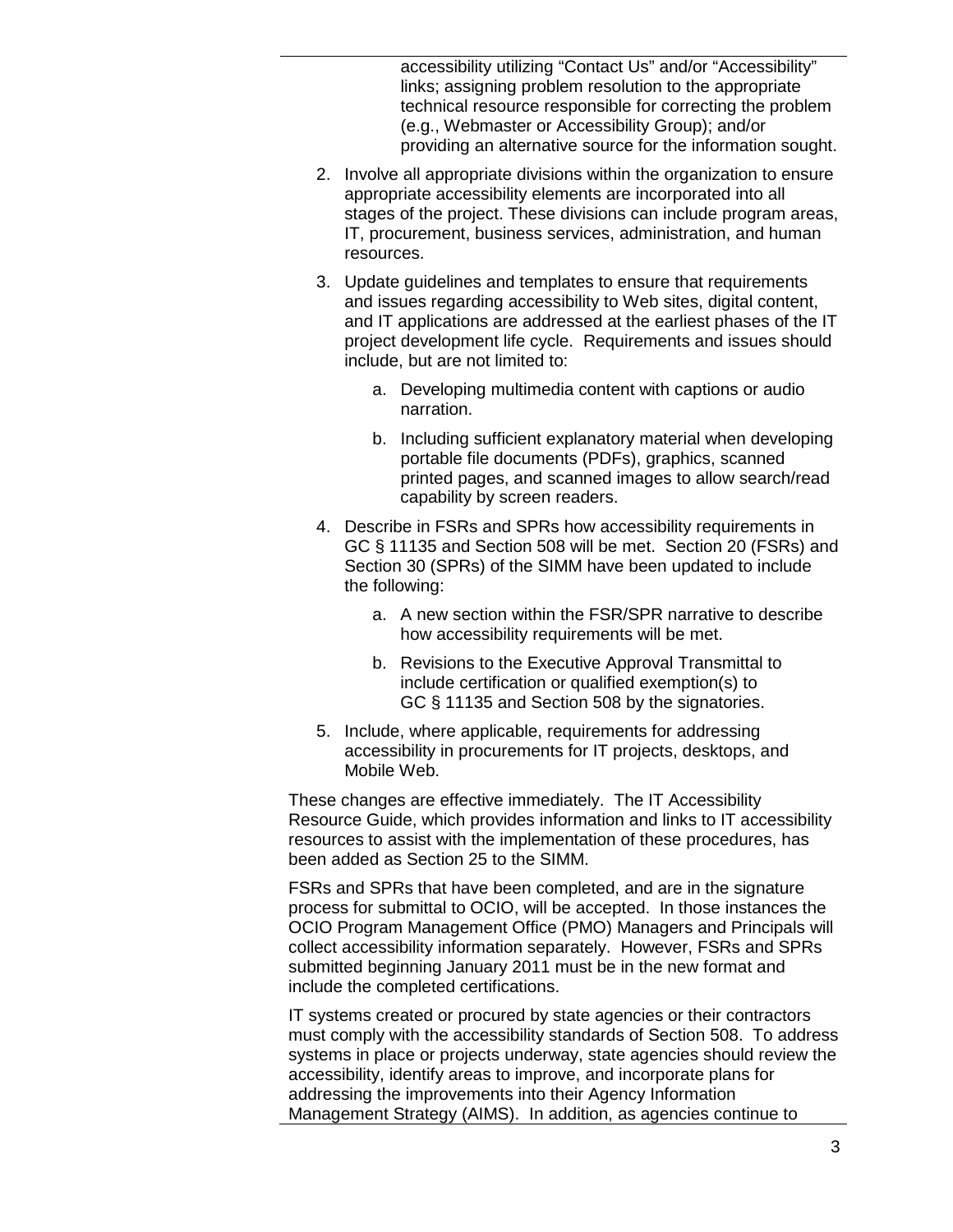the upgrading process. Priority should be given to information and services that the agency considers critical to the people it serves. The 05A, 60 and 110 are unchanged at this time. update, renew and improve their Web presence, documents or software which need to be modified or updated should be made accessible during AIMS policy in SAM Section 4900 and AIMS reporting in SIMM Sections **EXCEPTIONS** Exceptions to this policy are described in the revision to SAM Section 4833 and SIMM Section 25. As previously discussed, the Executive Approval Transmittal includes an exemption(s) certification, and is required for all FSRs and SPRs. **APPLICABILITY** This policy applies to both delegated IT projects and those reportable to the OCIO. All state agencies are required to comply with this policy. is included in this ITPL as Attachment A. updated to include the following changes:  • **SIMM Sections 20 (Feasibility Study Report) and 30 (Special** discussed, and other changes that have occurred since the • **SIMM Section 25** – IT Accessibility Resource Guide: The IT • **SIMM Section 25A** – IT Accessibility Certification for Delegated  Projects is added to SIMM Section 25A.  $\sqrt{s/2}$ **SAM AND SIMM CHANGES**  The SAM Section 4819.2, Definitions, will be updated to include definitions for EIT and Mobile Web. In addition, the SAM Section 4833, Information Technology Accessibility Policy, will be updated to include the IT Accessibility requirements. An advance copy of the SAM updates The SIMM, located at http://www.cdt.ca.gov/Policy/SIMM, has been **Project Report) – Preparation Instructions and associated sub**sections: Revised to include the accessibility changes previously materials were last updated. Additional detail regarding specific changes is included in Attachment B Accessibility Resource Guide is added to SIMM Section 25. **CONTACT**  representative. A listing of PMO Managers and Principals, their can be found at the OCIO Web site located at: Questions regarding this policy should be directed to your OCIO PMO departmental assignments, and department delegated cost thresholds http://www.cdt.ca.gov/project-approvals-and-oversight-contacts **SIGNATURE**  Teri Takai,

Chief Information Officer State of California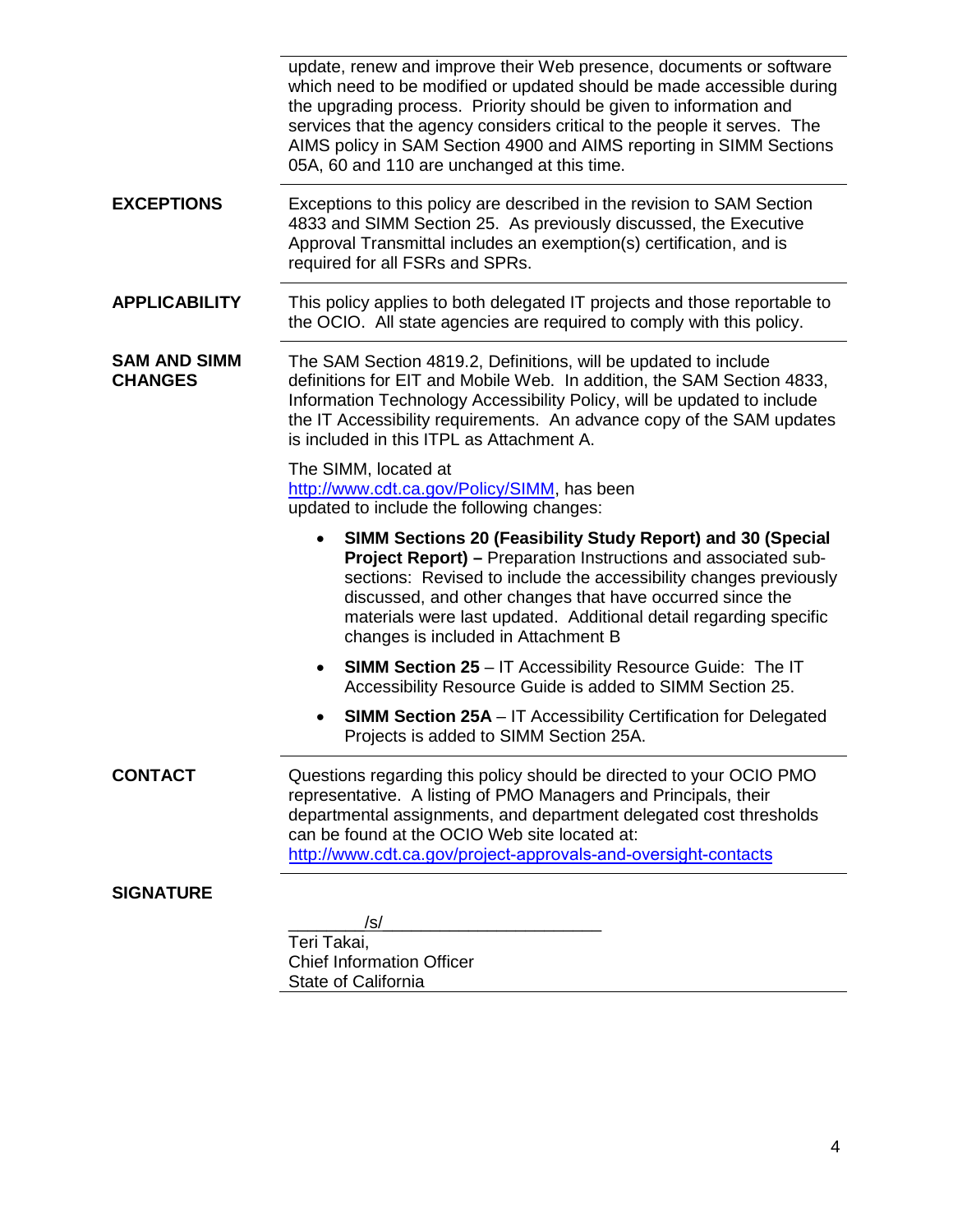## **4819.2 DEFINITIONS**

(Revised xx/10)

 conversion, or duplication of data or information. The term electronic and information technology includes, but is not limited to, telecommunications products (such as telephones), information kiosks and transaction machines, World Wide Web sites, multimedia, and office equipment such **Electronic and Information Technology (EIT or E&IT):** Includes information technology and any equipment or interconnected system or subsystem of equipment that is used in the creation, as copiers and fax machines.

 that contains embedded information technology used as an integral part of the product), and for For the complete definition of EIT, a description of what it does not include (such as equipment other terms, see [§ 1194.4 Definitions](https://www.section508.gov/index.php) in Section 508 Standards.

Electronic technologies that do not qualify as "IT" by the OCIO are identified in **SAM** Section 4819.32, Exclusions.

**Mobile Web:** Mobile Web refers to browser-based access to the Internet or Web applications using a mobile device, such as a smart phone, connected to a wireless network.

### **4833 INFORMATION TECHNOLOGY ACCESSIBILITY POLICY**

(Revised xx/10)

It is the policy of the State of California that information and services within California State Government, and provided via electronic and information technology, be accessible to people with disabilities.

 working for them, are responsible for ensuring that their agency public Web sites are accessible State agencies must comply with federal and state laws forbidding discrimination against persons with disabilities, including accessibility of their electronic and information technology. Under existing federal and state laws and policies, state agencies, as well as any contractors to both the general public and that their internal agency electronic and information technology systems are accessible by state employees, including persons with disabilities.

[California Government Code section 11135](https://leginfo.legislature.ca.gov/faces/codes_displayText.xhtml?lawCode=GOV&division=7.&title=1.&part=&chapter=18.1.&article=) directs that: "state governmental entities, in indirectly or through the use of state funds by other entities, shall comply with the accessibility [794d](https://www.section508.gov/index.php)), and regulations implementing that act as set forth in [Part 1194 of Title 36 of the Code of](https://www.section508.gov/index.php) developing, procuring, maintaining, or using electronic or information technology, either requirements of Section 508 of the Rehabilitation Act of 1973, as amended [\(29 U.S.C. Sec.](https://www.section508.gov/index.php)  [Federal Regulations.](https://www.section508.gov/index.php)"

 Government Code section 11135, in requiring compliance with Section 508, mandates that electronic and information technology (EIT) are accessible to individuals with disabilities, specifically:

 • State agencies must develop, procure, maintain, or use electronic and information technology, that employees with disabilities have access to and use of information and data that is comparable to the access and use by employees who are not individuals with disabilities, unless an undue burden would be imposed on the agency.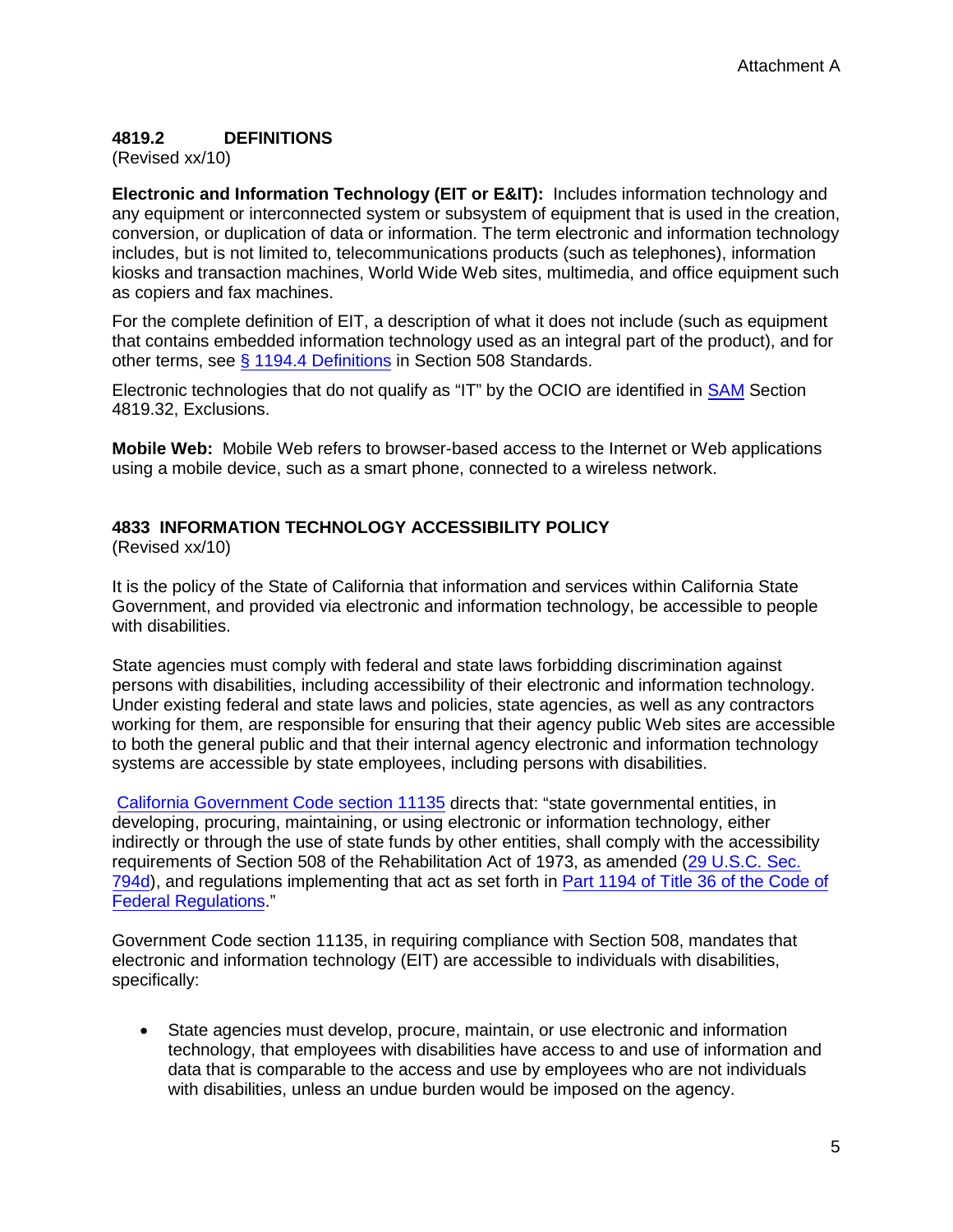services from a state agency, have access to and use of information and data that is • Individuals with disabilities, who are members of the public seeking information or comparable to that provided to the public who are not individuals with disabilities, unless an undue burden would be imposed on the agency.

#### **4833.1 Exceptions to Accessibility**

The following are exceptions which are allowed for compliance with this policy:

- 1. A state IT project that is for a "national security system" (FAR 39.204(b) and 36 CFR 1194.3(a)).
- 2. Acquisition of IT for a state project that is "acquired by a contractor incidental to a contract" (FAR 39.204(c) and 36 CFR 1194.3(b)).
- 3. A state IT project that is "located in spaces frequented only by service personnel for maintenance, repair, or occasional monitoring of equipment (FAR 39.204(d) and 36 CFR 1194.3(f))" in what is called the "back-office" exception.
- 4. Compliance with this policy would present an "undue burden." Undue burden is defined as "a significant difficulty or expense," considering all agency resources available to the program or component for which the product is being procured.
- 5. No commercial solution is available to meet the requirements for the IT project that provides for accessibility.
- 6. No solution is available to meet the requirements for the IT project that does not require a fundamental alteration in the nature of the product or its components.

See SIMM Section 25, IT Accessibility Resource Guide, for additional information.